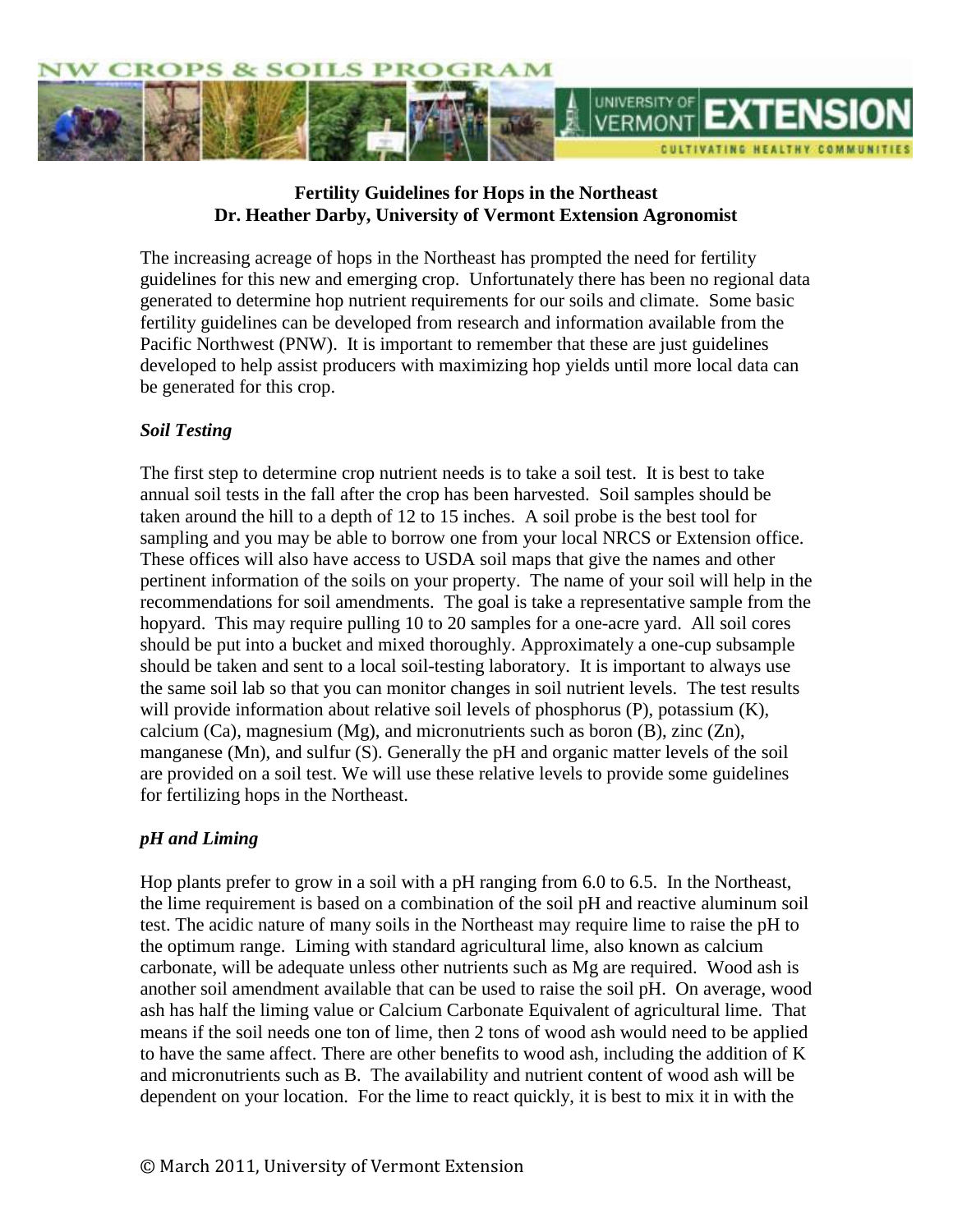soil. In some cases the ph maybe too high. A pH over 7.5 should be lowered, as certain nutrients are less available to plants above that range. Soil amendments such as sulfur fertilizers, pine needles and peat moss will lower the pH.

Keeping the soil pH between 6.0 and 6.5 will also aid in making other macronutrients and micronutrients available to the plant. Since it takes time for the soil pH to change, it is best to correct soil pH prior to planting and hopyard establishment.

### *Nitrogen*

A hop crop will require a substantial amount of nitrogen (N) to meet growth requirements. A high yielding hopyard can remove between 100 to 150 lbs of N per acre from the soil. Nitrogen application rates are often based on knowing your whole plant biomass yield. Higher yielding plants will obviously require more N per acre to promote plant growth and development. A whole plant biomass yield of 1000 lbs/acre will remove 80 to 90 lbs of N per acre from the soil. As the cone yield increases to 2000 lbs/acre the hop plant can remove 150 to 170 lbs/acre of N from the soil. Nitrogen rates should be based on yield but also soil organic matter level and/or soil type.

If you are dealing with low organic matter (OM) soils (1 to 2%) a rate of 150 to 200 lb /acre of N should be applied. If soil OM levels are between 2 and 5% than a rate of 100 to 150 lbs of N per acre should applied. For organic matter levels over 5% than 80 to 100 lbs of N per acre should be applied to the crop. First year hops (establishment year) should only receive 75 lbs N per acre.

Nitrogen should be applied about 30 to 45 day after emergence or mid May to mid June. The primary N uptake period for hops occurs during the vegetative stage (May through early to mid July). It is important to not apply N after flowering as this can lead to unwanted vegetative growth. Split applications of N are recommended on lighter textured (i.e. sandy) soils where leaching is an issue.

It is difficult to predict N from a standard soil test. Therefore other tests such as leaf petiole testing can be used to determine N requirements of hops during the growing season.

# *Leaf Petiole Testing*

Monitoring N needs of a crop can be difficult in perennial crops. Petiole testing can help producers identify N deficiencies throughout the critical growth stages. In the PNW, petiole testing begins when the hop plants are halfway to the top of the trellis. At the time of sampling, select 30 to 50 petioles from the yard (or whatever area you are sampling). Mature petioles should be selected from 5 to 6 feet above the ground. It is best to use the paper sample bags provided by the lab for transporting the leaf petioles. Regular lunch bags are often treated with Borax and can throw off the results if Boron is a critical element as with hops. Plastic bags hold too much moisture and can result in molding of the sample. The samples should be put into a cooler with ice and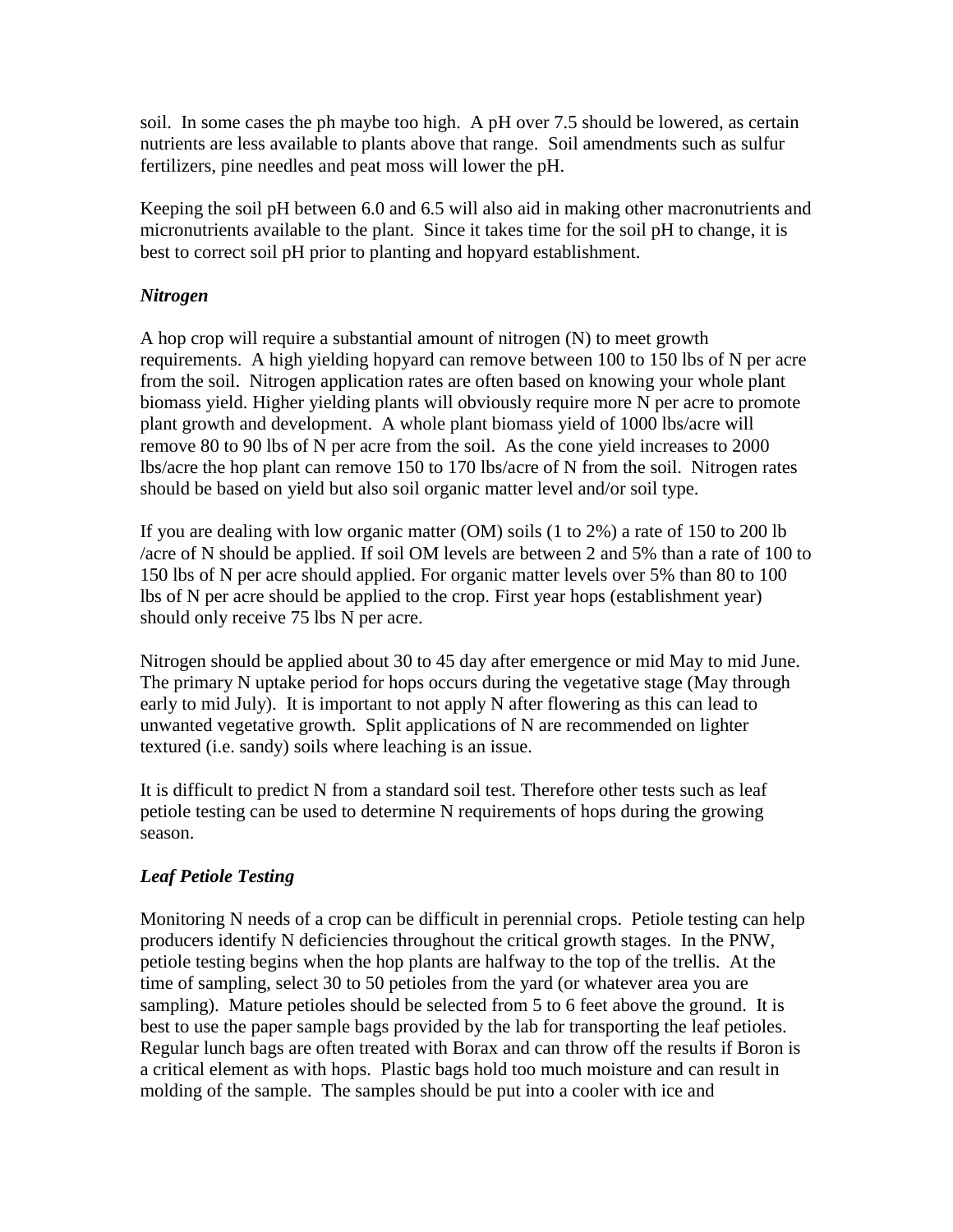immediately dried or transported to the lab for analysis. Petiole sampling may occur weekly to biweekly depending on results. There are no University recommendations for interpreting petiole N or nitrate-N test results. The best way to use petiole test results are to be able to compare them to previous years' testing results and hop yields. There are guidelines that are implemented by growers in the PNW. The guidelines can be found below. Please remember the PNW presents very different growing conditions than the Northeast.

A general basis for nitrate-N levels from petiole testing in the PNW:  $0-6,000$  ppm = low  $6,000-10,000$  ppm = normal  $10,000+$  ppm = plenty

# *Phosphorus*

Hops do not require high levels of phosphorus for acceptable yields. It has been shown that a 2000 lb/acre crop of whole plant biomass removes an average of 30 lb/acre of P from the soil. Most of the P in hops is found in the cones and the rest in the remaining plant parts. If leaves and vines are returned to the soil, there is actually very little P exportation from the soil. If soils have optimum levels of P, approximately 20 lb/acre of P should be applied to the soil. Low levels of soil P would warrant an application rate of between 60 and 100 lbs of P per acre. Soil test P levels in the Medium range would require an application of 40 to 60 lbs of P per acre. Remember that over application of P to soils can lead to increased environmental pollution.

# *Potassium*

Hops will remove 80 to 150 lbs of K per acre. Interestingly, most of the K taken up by the hop plant is retained in the leaves and stems with very little in the cone. Returning hop leaves and stems to the yard would be a means to replenish soil K levels. Soil test ranges for K include low, medium, optimum, high and excessive. If your soil test K falls in the high or excessive range, K does not need to be added to the soil. About 40 to 60 lbs of K per acre could be applied to soils testing in the optimum K. A medium soil test K result might require the application of 80 to 100 lbs of K per acre. However, if soil test K levels are in the low range, 150 to 100 lbs/acre of K fertilizer should be amended to the soil. Split applications of K should be used in light textured soils that are prone to leaching.

# *Micronutrients*

Boron deficiency has historically been a problem in the Northeast, especially in crops such as alfalfa and clover. Boron deficiency in hops has been reported in the Pacific Northwest. As a basic guideline, 1 to 2 lb/acre of B should be added annually to the hopyard.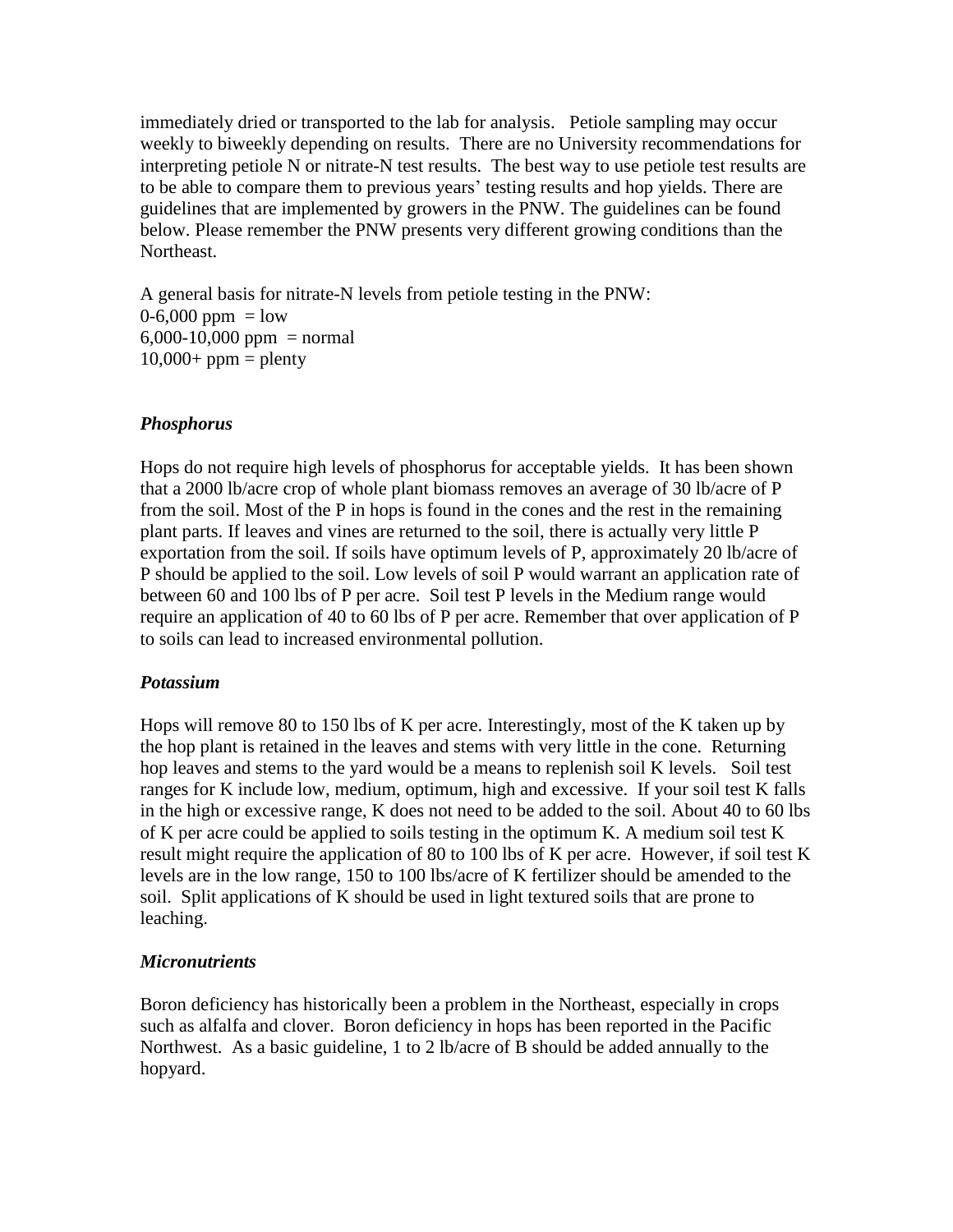Zinc deficiency can also be an issue in hop production. Similarly, Zn deficient corn has been observed in the Northeast. Soils that have an especially high pH, low organic matter, and a light texture can be prone to low zinc levels. Based on PNW information, an application of 2-4 lbs/acre of Zn should be amended if soil test levels are lower than 1 ppm.

Other micronutrients such as manganese (Mn) have been shown to be higher in hops grown in low pH soils. Levels could reach levels that are toxic to the plants. Maintaining the soil pH in the optimum range will keep Mn levels in check. Sulfur deficiency has been noted in the PNW. Some growers choose to apply 30 to 40 lbs of sulfur per acre on an annual basis. Sulfur deficiency is not common in the Northeast.

Micronutrients are essential, but are only required in small quantities. Micronutrients will need to be blended with other fertilizers to act as a carrier, or applied through irrigation lines.

# *Finding the Right Soil Amendment*

Once you determine the nutrient needs of the crop, it is time to decide what type of fertilizers or nutrient sources will be used to supply the hops with their required nutrients. Commercial synthetic fertilizers are generally considered 100% available to the plants. These fertilizers can be blended to include a variety of nutrients or just one nutrient. For example, a fertilizer analysis may read 10-10-10. This analysis indicates that 10% of the fertilizer contents is N, 10% P, and 10% K. So if you are applying 100 lbs per acre of the fertilizer blend you will be adding 10 lbs each of N, P, and K. Given the perennial nature of this crop, it may be best to apply N sources that are slow to volatilize from the soil's surface. This would include products such as ammonium sulfate.

Many farmers may choose to apply compost or other organic amendments to the yard to meet the nutrient demands of the hops. Remember that these materials should be tested to determine their nutrient value. Composts will contain many nutrients including N, P, and K. In addition, cover crops or other plowed down amendments will provide nutrients such as N to the following hops crop. If a clover field is plowed and a hopyard planted in its spot, the N from the terminated clover will become available to the hops. Cover crop and rotational crop N credits can be found in various University Extension publications. If you are adding compost or manure, it is important to remember that not all the N will be available to the crop during the first growing season. Depending on the scenario, compost can have between 1% and 15% of its N available in the first year. If 4000 lbs of compost were applied and it had 2% N, there would be 80 lbs of N in the compost. At 15% N availability, the crop would only receive 12 lbs of N per acre. The more **you** know about the compost product, the better you are able to predict nutrient mineralization rates.

Remember that you can also return hop leaves and stems to the hopyard as a nutrient source. In order to determine its fertilizer value the material should be tested for nutrient content.